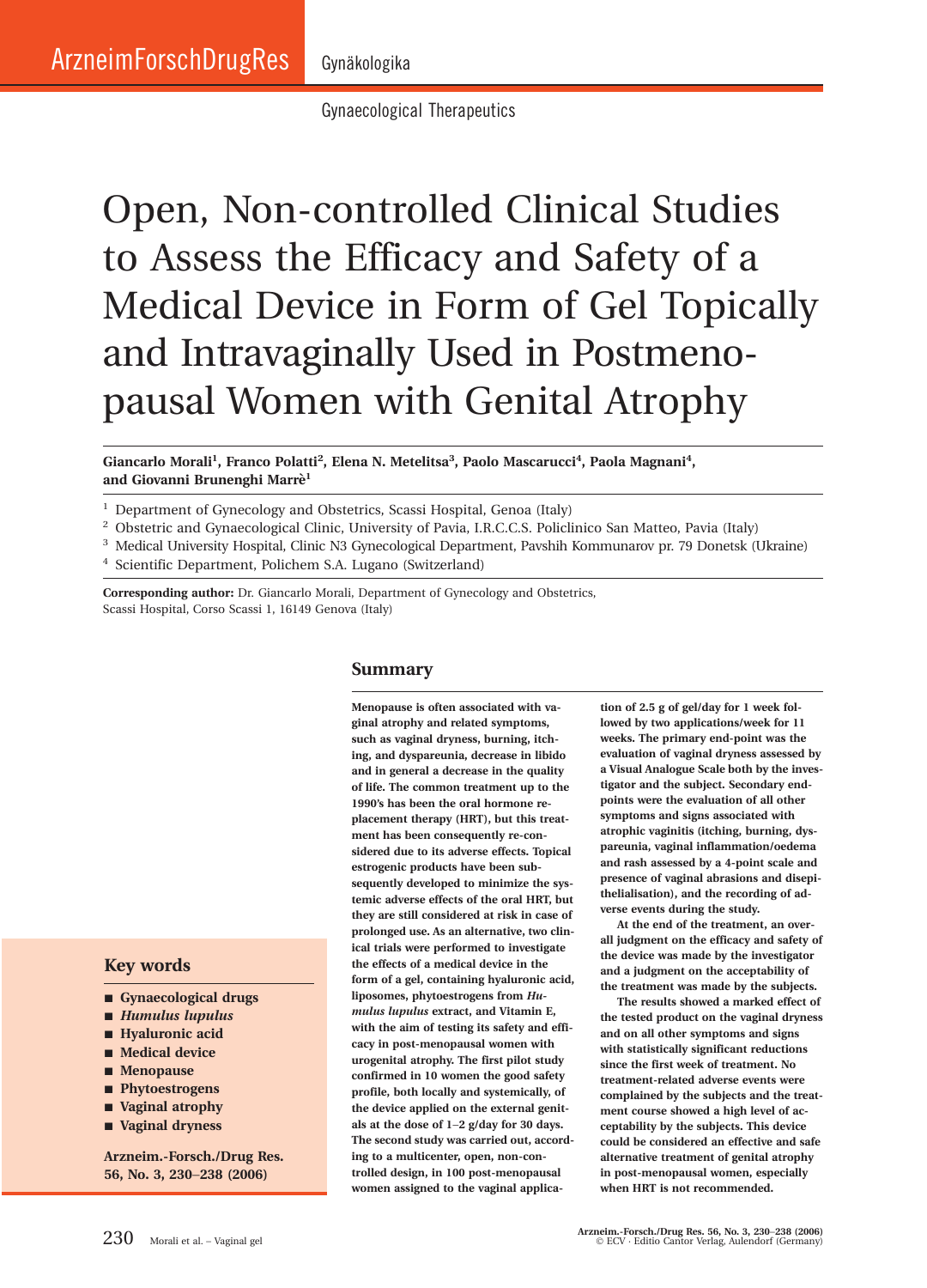## **Zusammenfassung**

**Offene, nicht kontrollierte klinische Studien zur Untersuchung der Wirksamkeit und Sicherheit eines Präparats in Form eines Gels zur topischen intravaginalen Anwendung bei postmenopausalen Frauen mit Genitalatrophie**

**In der Menopause treten häufig vaginale Atrophien und damit verbundene Symptome wie vaginale Trockenheit, Brennen, Jucken, Dyspareunie, Libido-Störungen und allgemein eine Verminderung der Lebensqualität auf. Bis zu den 1990er Jahren wurde üblicherweise mit einer oralen Hormonersatztherapie (HRT) behandelt, diese wurde dann jedoch wegen ihrer Nebenwirkungen neu überdacht. In der Folge wurden topische Östrogen-Präparate entwickelt, um die systemischen Nebenwirkungen der oralen Hormonersatztherapie zu minimieren, doch auch bei diesen wird vermutet, daβ bei längerfristiger Anwendung ein Risiko besteht. Daher wurden zwei klinische Studien mit einem Alternativpräparat in Form eines Gels durchgeführt, das Hyaluronsäure, Liposomen, Phytoöstrogene aus** *Humulus lupulus***-Extrakt und Vitamin E enthält, um die Sicherheit und Wirksamkeit bei postmenopausalen**

**Frauen mit Urogenitalatrophie zu untersuchen. Die erste Pilotstudie mit 10 Frauen bestätigte das gute Sicherheitsprofil des Präparats** − **sowohl lokal als auch systemisch** − **bei Anwendung an den äuβeren Genitalien in einer Dosierung von 1**−**2 g pro Tag 30 Tage lang. In der zweiten Studie, die nach einem offenen, nicht kontrollierten Multicenter-Design durchgeführt wurde, wurden 100 postmenopausale Frauen mit vaginal appliziertem Gel behandelt, und zwar mit 2,5 g pro Tag 1 Woche lang, gefolgt von 2 Applikationen pro Woche 11 Wochen lang. Der primäre Endpunkt war die Untersuchung der vaginalen Trockenheit, die sowohl vom Prüfarzt als auch von der Probandin anhand einer visuellen Analogskala vorgenommen wurde. Die sekundären Endpunkte waren die Untersuchung aller anderen Symptome und Zeichen, die mit einer atrophischen Vaginitis einhergehen (Jucken, Brennen, Dyspareunie, vaginale Entzündungen/Ödeme und Exantheme** − **untersucht anhand einer 4-Punkte-Skala** − **sowie vaginale Abrasionen und Disepithelialisation) und die Aufzeichnung von unerwünschten Ereignissen während der Studie.**

**Am Ende der Therapie wurde vom Prüfarzt eine Gesamtbeurteilung der Wirksamkeit und Sicherheit des Präparats und von den Probandinnen eine Beurteilung der Akzeptabilität der Therapie vorgenommen.**

**Die Ergebnisse zeigten eine ausgeprägte Wirkung des getesteten Präparats auf die vaginale Trockenheit sowie alle anderen Symptome und Zeichen; diese wurden ab der ersten Woche der Behandlung statistisch signifikant reduziert. Von den Probandinnen wurden keine therapieabhängigen unerwünschten Ereignisse festgestellt, und die Akzeptabilität der Therapie wurde von ihnen als sehr hoch eingestuft. Das Präparat kann als wirksame und sichere Alternativtherapie für Genitalatrophie bei postmenopausalen Frauen betrachtet werden, insbesondere wenn eine orale Hormonersatztherapie nicht empfohlen wird.**

## **1. Introduction**

Menopause is associated with a marked reduction in endogenous estrogen production. Low levels of circulating blood estrogens have different deleterious effects, including those on the lower genito-urinary tract [1, 2]. The vaginal epithelium becomes atrophic and dry, and this condition can cause vaginal discomfort, itching and dyspareunia. The thinned endometrium and the increased vaginal pH level, induced by estrogens deficiency, predispose the vagina to infections and mechanical weakness [3]. Moreover, a reduced vaginal secretion causes problems during sexual intercourse, leading to the onset of a drop in libido [4]. Because atrophic vaginitis is attributable to estrogens deficiency, it may occur also in premenopausal women, who take antiestrogenic medications or who have medical or surgical conditions that result in decreased levels of estrogens.

These symptoms of urogenital ageing cause considerable discomfort and consequently an obvious reduction in the quality of life of women, who are affected by. Furthermore, the number of women presenting with menopause-related urogenital complaints is expected to increase in the future due to a longer life expectancy [5].

Systemic and topical HRT have been frequently used in the late 1990's for treating the symptoms of postmenopausal woman, including vulvar and vaginal atrophy. The woman health initiative (WHI) trial in 2002 and other studies published since 2002 fundamentally changed our understanding of risk-benefit ratio associated with HRT [2, 6]. These new recommendations are subject of controversy and raise new problems for practitioners. Therefore, there will be a growing need of new safe and effective forms of treatment for genital atrophy in post-menopausal women.

Vaginal moisturizers and lubricants may be beneficial in the treatment of women with atrophic vaginitis. Vaginal moisturizers provide both short- and longterm relief by changing the fluid content of endothelium. Vaginal lubricants provide only short-term relief. Women with contraindications to estrogens or hormone replacement therapy could use lubricants for intercourse-related dryness or moisturizers for more continuous relief.

The results of two open, non-controlled clinical trials with the use of a medical device in the form of a vaginal gel are reported. The ingredients were hyaluronic acid, liposomes, Vitamin E, and phytoestrogens contained in *Humulus lupulus* extract, and it has been used either by topical or intravaginal route in women with genital atrophy. No placebo group was included in the studies due to ethical reasons and because the use of a vehicle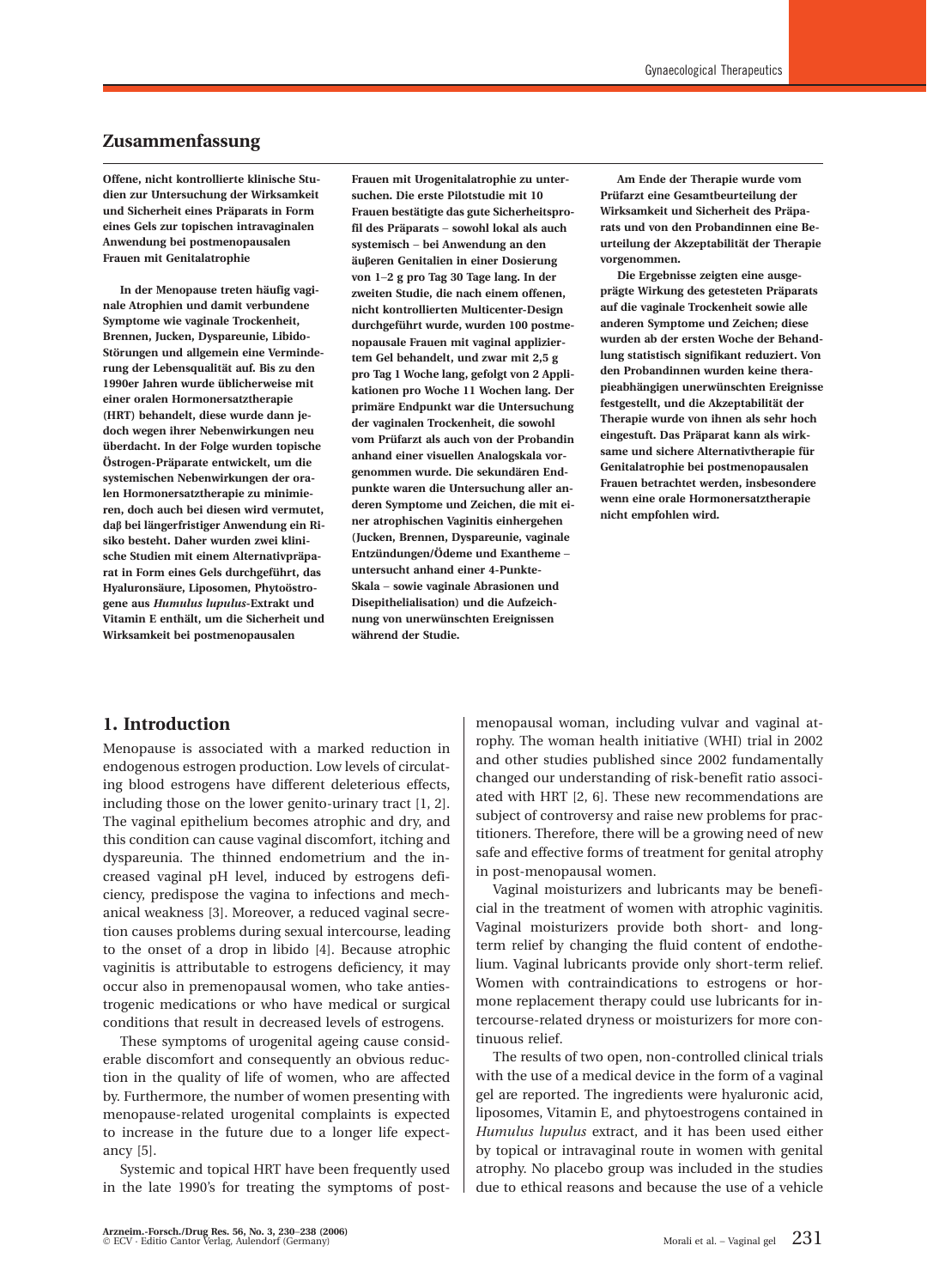as intravaginal placebo might have altered clinical outcomes (e.g. change of vaginal pH, and/or local epithelial changes when applied to the vagina) [7].

Hyaluronic acid sodium salt is a high molecular weight substance which belongs to the group of glycosaminoglycans and consists of repetitive disaccharide units (glucuronic acid and N-acetylglucosamine). Hyaluronic acid is able to store extremely large water quantities, and on the skin it forms a moisturizing, viscoelastic, non sticky, air- and light-permeable and thus invisible film. Hyaluronic acid optimised the water balance, whereby the skin becomes smooth and more elastic [8]. Moreover, hyaluronic acid plays an important role in maintaining tissue integrity, as well as in facilitating the migration of cells during inflammation and wound repair.

The medical device is in form of a gel with a liposomal structure formulated as moisturizer and lubricant to increase softness and elasticity of the vaginal mucous membrane.

*Humulus lupulus* is a member of the hemp family, which has grown wild since ancient times in Europe, Asia and North America. Modern herbal medicine practitioners use hops as free radical scavengers, as well as for its endocrine properties. Scientific studies have detected a range of phytoestrogens with different biological activities, so suggesting a potential role of hops in women's health [9−11]. Vitamin E, a fat-soluble vitamin, is an antioxidant involved in the metabolism of all cells. It protects vitamin A and essential fatty acids from oxidation in the body cells and prevents breakdown of body tissues.

## **2. Materials and methods**

#### **2.1. Medical device description**

The medical device<sup>1)</sup> is a non-hormonal vaginal gel with a liposomal structure formulated as moisturizer and lubricant. The gel contains the following active ingredients: extract from *Humulus lupulus*, hyaluronic acid, liposomes formed by cholesterol and lecithin. Other ingredients include jellifying agents, preservatives and water.

The product contains 1 % of a mother tincture hop extract. The method of preparation is standardized as follows: The plant used grow wild in a restricted area of northern Italy, namely Colli Erganei (Monselice), Padova. The fresh strobili are collected in a restricted period of time each year (i.e. 10 days) during the female inflorescence in September. They are immediately put in the process of hydro-alcoholic maceration (ratio 1:10), this is by strictly following the French pharmacopoeia. Under this condition, there is no variability due to climate, geographic area and/or season.

Liposome formation is granted by a technology done by the sponsoring company. Presence of monolaminar liposomes, multilaminar liposomes, multivescicular liposomes has been confirmed by scan microscopy (freeze fracture) during the product production of the released batch and at the end of the shelf life of the device.

#### **2.2. Pilot study**

The study was conducted according to the GCP and the principles deriving from the Helsinki declaration after obtaining the approval by the Ethical committee of the Policlinico San Matteo of Pavia and the written informed consent by each patient included in the study.

Ten postmenopausal women with symptoms and signs of urogenital atrophy, aged between 45 and 70 years, were considered as eligible for the study. Patients with vaginal infections due to *Neisseria gonorrheae, Trichomonas vaginalis* and *Chlamydia* were excluded.

The study has been planned as a single centre, open, not controlled pilot study to assess the local and systemic safety of the tested product in the treatment of postmenopausal urogenital atrophy. The patients were treated with the study product used at a single daily dose of 1−2 g for 30 days. The product had to be applied on the vulvar region once daily in the evening before going to bed.

The primary endpoint was to assess the local and systemic safety of the product, through the monitoring of adverse events, vital signs and laboratory testing. Secondary objectives were the following: assessment of urogenital symptoms (pruritus and burning); assessment of urogenital signs (erythema, oedema and vaginal discharge); global assessment on the safety as performed both by the investigator and patient.

Two visits were scheduled during the study, the first at baseline (Visit t0) and the second one at the end of the study (Visit t30). During the two visits the following efficacy assessments were performed: vulvovaginal signs (oedema, erythema, vaginal discharge, genital atrophy) according to the following semi-quantitative ordinal four-point scale: 1 = absent; 2 = mild;  $3 =$  moderate;  $4 =$  severe. Daily assessment of urogenital symptoms (pruritus and burning) using the above mentioned scale, was performed by the subject and reported on the patient's diary.

Safety was assessed by means of vital signs and routine laboratory tests.

Any adverse event observed by the investigator and/or reported by the subject was recorded according to the international standard.

The final judgement of subject and investigator on the safety of the study product was performed by using a three point scale  $(1 = poor, 2 = good, 3 = very good).$ 

#### **2.3. Core study**

Written informed consent was obtained from each patient before starting the study, the protocol was approved by the Ethical Committee of the Scassi Hospital, Genoa (Italy) and by the Ethical Committee of the Medical University Hospital, Pavshih Kommunarov pr. 79 Donetsk (Ukraine). The study was conducted according to the GCP and the principles deriving from the Helsinki declaration. The study was conducted according to a multicenter, open, non-controlled design.

Overall, 100 women, aged between 45 and 65 years, with surgical menopause or physiological menopause from at least 1 year, and presenting with vaginal dryness and related symptoms, were considered as eligible for the study. Exclusion criteria were: expectancy of non-compliance; genital anomalies; positive Pap test result in the last 3 months; genital infection

<sup>1)</sup> Manufacturer: Polichem SA, Lugano (Switzerland). Brands/ distributors: Gynomunal Vaginalgel®, Taurus Pharma GmbH, Bad Homburg (Germany); Esvegyne®, Thèramex Italia S.p.a., Segrate, Mi (Italy).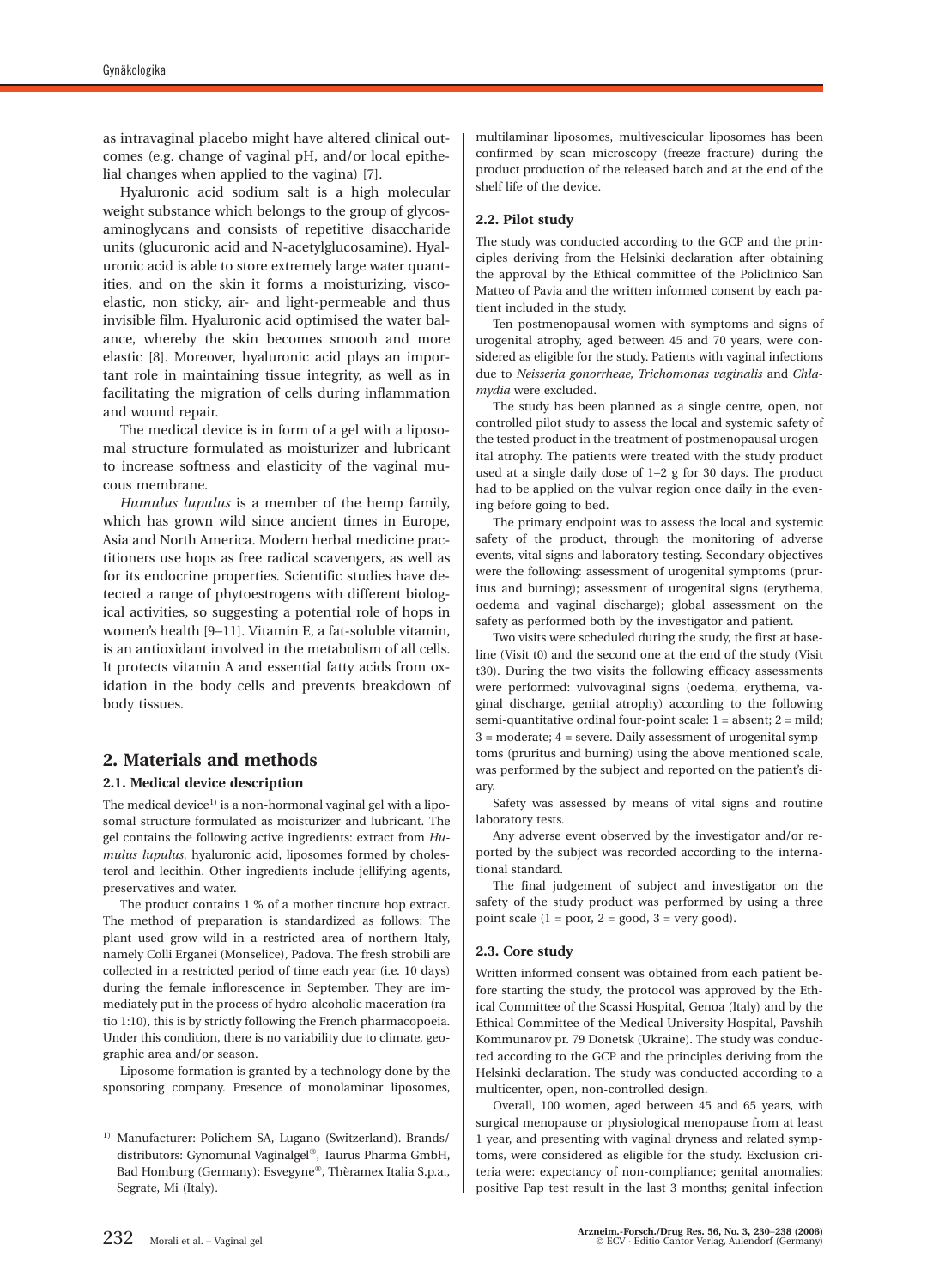(confirmed by microbiological evaluation); vulvo-vaginal contact allergies; vaginal medication administered within 15 days prior to the inclusion in the trial and during the study; history of alcohol and drug abuse; participation in other clinical trial during the last month before enrolment.

The device has been used as follows: one application per day deeply into the vagina, at bedtime, by means of an applicator dosed at 2.5 g of gel, for a period of seven consecutive days followed by two applications per week of 2.5 g of gel for 11 weeks.

Five visits were performed during the 3-month period of the study: at baseline, 8 days after the beginning of the application, and then after 28, 56, and 84 days.

At baseline visit, the investigator assessed the subjects for eligibility according to the stated inclusion/exclusion criteria and collected demographic information, medical and gynecological history and current medical status of the women. A Pap test was done, if negative results in the past 3 months were not available, as well as a microbiological examination of vaginal smear and urine.

Few days after the baseline visit, when the vaginal tampon and urine culture results have been obtained, the subject was asked to attend the investigational site, and in case of negative culture the patient was included in the trial and the medical device was delivered.

At each visit a gynecological examination was performed including examination of vulva, vagina, cervix, ovary, uterus, tube; objective vaginal symptoms (inflammation, edema, presence of vulvovaginal abrasions, presence of disepithelialization of the vaginal mucosa), subjective vaginal symptoms (vaginal dryness, itching, burning, dyspareunia).

The severity of symptom "vaginal dryness" (primary endpoint of the study) was evaluated on the basis of a Visual Analogue Scale ranging from 0 (no feeling of dryness) to 10 (maximum, intolerable feeling of dry vagina). This scale was filled in by the investigator in the case report form (CRF) during the visits and by the patient in the diary.

Other symptoms and signs were assessed by the investigator through a 4-point scale  $(1 = absent; 2 = mild; 3 = moderate; 4 =$ severe), except for abrasions and disepithelialisation assessed as present or absent.

Moreover, each patient recorded on the diary, always by a four-point scale  $(1 = absent; 2 = mild; 3 = moderate; 4 = severe)$ , the symptoms (itching, burning, dyspareunia) daily for all the treatment period.

#### **2.4. Statistical analysis**

#### **2.4.1. Pilot study**

The incidence of symptoms, signs and adverse events (i.e. number of patients with one or more symptoms, signs and ad-

verse events) and their 95 % confidence limits have been reported. Severity of symptoms and signs of laboratory variables have been analysed descriptively. Deviations from reference range of laboratory test have been assessed.

The significance of final-baseline differences for signs and symptoms was assessed both by ranks and by frequencies comparison.

#### **2.4.2. Core study**

The statistical analyses were performed by SAS (Version 8). The data of all subjects who completed the study according to the protocol (PP population) were included in the statistical analysis. Descriptive statistics were performed for each variable. The primary variable (vaginal dryness) was analysed by Repeated Measures Analysis of Variance, single-factor repeated measures to explore trends in the different times, and Paired Samples ttests to examine differences between scores at various points in time. Inferential analysis of secondary variables (ordinal data) was made by Friedman test.

# **3. Results**

#### **3.1. Pilot study**

Ten post-menopausal Caucasian women, aged between 45 and 70 years (mean age  $54.7 \pm 7$  years), average height 161  $\pm$  4.4 cm, average weight 51  $\pm$  8.8 kg, were enrolled in this study and all completed the trial procedures, without any deviation from the protocol. Therefore no one was excluded from the analyses performed.

With regard to the laboratory tests most subjects showed results within the reference range for all examined parameters at the two visits; only few subjects had values outside the reference range at the final examination, but in the investigator's opinion only one of these results had to be considered clinically significant. It concerned a "slight increase" in monocyte count at the final visit of 13.2 % (upper limit of normal range: 9 %). However, in the opinion of the investigator there was no relationship with the treatment nor any countermeasure was necessary.

None of the subjects enrolled in this trial experienced any adverse event during the period of observation of the trial.

The medical evaluation performed at the final visit revealed the presence of the same frequency and distri-

| Table 1: Sign/symptom severity in 10 postmenopausal women applied the test product for 30 days. |  |  |  |
|-------------------------------------------------------------------------------------------------|--|--|--|
|-------------------------------------------------------------------------------------------------|--|--|--|

| Vulvovaginal signs/symptoms |     |               |     |                   |     |               |               |          |                 |                 |     |
|-----------------------------|-----|---------------|-----|-------------------|-----|---------------|---------------|----------|-----------------|-----------------|-----|
| Redness                     |     | Oedema        |     | Vaginal discharge |     | Itching*      |               | Burning* |                 | Genital atrophy |     |
| t0                          | t30 | t0            | t30 | t0                | t30 | t0            | t30           | t0       | t30             | t0              | t30 |
|                             | 10  | 8<br>$\Omega$ | 10  | 6<br>h            | 8   | ↑<br>$\Omega$ | 6<br>$\Omega$ |          | 6<br>$\sqrt{2}$ | 9               | 10  |
| -                           |     |               |     | ↑<br>-            |     | $\Omega$<br>4 | <sup>o</sup>  | h<br>ς   |                 |                 | 10  |
|                             | 10  | 10            | 10  | 10                | 10  | 10            | 10            | 10       | 10              | 10              | 10  |

\* p < 0.05 (comparison by ranks and by frequencies).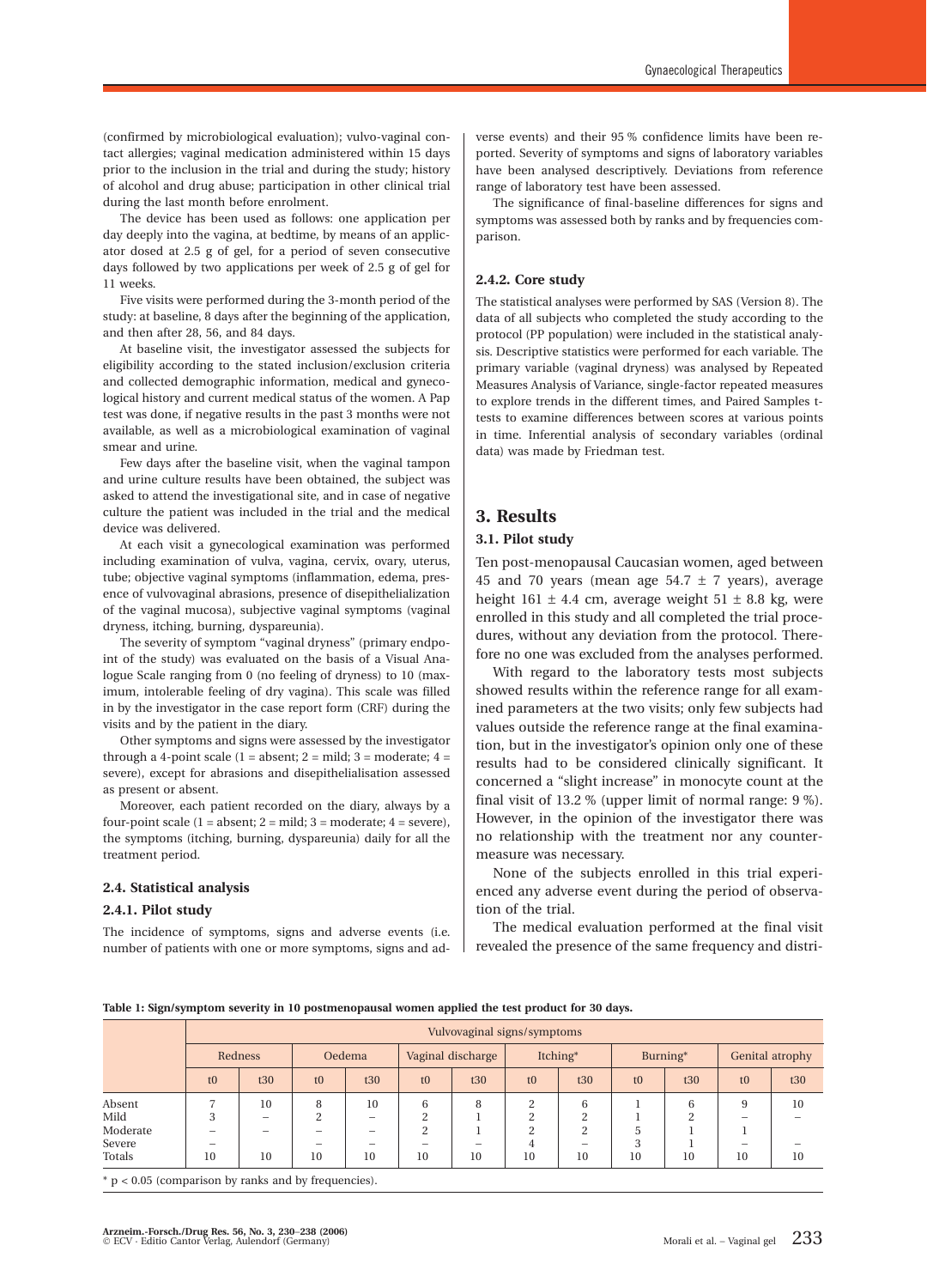| Subjects                                    | n                                      |
|---------------------------------------------|----------------------------------------|
| Included<br>Married<br>With children<br>Age | 100<br>69<br>64<br>54 (min 48, max 63) |
| Body mass index                             | 25 (min 17.7, max 39.26)               |

bution of the pathological condition identified at the beginning of the trial (one case of osteoporosis and three cases of depression).

The results of the statistical analysis on signs and symptoms, by considering the differences between baseline and end-of-treatment data, are reported in Table 1.

All symptoms and signs markedly reduced or disappeared at the end of treatment. The analysis showed a statistically significant (p < 0.05) decrease of the symptoms pruritus and burning at the end of treatment compared to baseline values, while for all other parameters no statistically significant differences were seen, probably due to the small number of subjects included in this pilot study.

#### **3.2. Core study**

Overall 108 Caucasian women were screened for entering in the study; eight women did not comply with the inclusion criteria, finally 100 women aged between 48 and 63 years (mean age  $54.6 \pm 10.7$ ) were enrolled and assigned to the treatment according to the study protocol, the subjects' characteristics are summarized in Table 2.



**Fig. 1: Vaginal dryness (visual analogue scale) by visit in postmenopausal women treated with the test product for 12 weeks (Visit 1 = 8 days; Visit 2 = 28 days; Visit 3 = 56 days; Visit 4 = 84 days).**

Fourteen subjects prematurely discontinued the study, three subjects for lack of compliance, two for consent withdrawal, and nine were lost to follow-up. Overall 86 subjects completed the study (PP population).

The severity of vaginal dryness (primary endpoint), measured by means of the VAS, decreased in the PP population from 78.36 at baseline to 58.57 at Visit 1 (8 days), to 32.82 at Visit 2 (28 days), to 7.37 at Visit 3 (56 days) and to 0.0 at Visit 4 (84 days). The difference at the ANOVA was highly significant  $(F = 1031.3; p < 0.001)$ . Multiple comparison confirmed a significant decrease vs. baseline starting from the  $1<sup>st</sup>$  study time point, namely at Visit 1 after 8 days of treatment. The results obtained for vaginal dryness are summarised in Fig. 1.

The results of the evaluation of the subjective parameters, itching, burning and dyspareunia, in the PP population are reported below.

At baseline visit, itching was present as severe symptom in 70 women and as moderate in 16 women; the symptom progressively disappeared and only 2 women complained of mild itching at the end of treatment (Visit 4). The data are detailed in Fig. 2A. The average severity of itching, measured by the 4-point scale, decreased from 4.94 at baseline to 3.98 at Visit 1, to 3.05 at Visit 2, to 1.56 at Visit 3 and to 1.47 at Visit 4 ( $p <$ 0.001). Data are summarized in Fig. 2B.

At the baseline visit, burning was severe in 50 women, moderate in 24 women and mild in 12 women; the symptom progressively reduced in intensity or disappeared and at the end of treatment only 2 women complained of mild burning. The data are detailed in Fig. 2A. The average severity of burning, measured by the 4-point scale, decreased from 4.90 at baseline to 3.72 at Visit 1, to 3.09 at Visit 2, to 1.67 at Visit 3 and to 1.62 at Visit 4 ( $p < 0.001$ ). Data are summarized in Fig. 2C.

Dyspareunia was present as severe symptom in 12 women, as moderate in 52 women and as mild in 22 women at the baseline; the symptom progressively disappeared and only 1 woman complained of mild dyspareunia at the end of treatment (Visit 4). The data are detailed in Fig. 2A. The average severity of dyspareunia, measured by the 4-point scale, decreased from 4,81 at baseline to 3.67 at Visit 1, to 2.93 at Visit 2, to 1.87 at Visit 3 and to 1.72 at Visit 4 ( $p < 0.001$ ). Data are summarized in Fig. 2D.

Inflammation/oedema of the vaginal mucosa, initially severe in 24 women, moderate in 31 women, mild in 20 women and absent in 11 women at baseline, progressively disappeared in most subjects and only 4 women complained of mild inflammation/oedema of the vaginal mucosa at the end of treatment (Visit 4). The average severity of the symptom, measured by the 4 point scale, decreased from 4.64 at baseline to 3.56 at Visit 1, to 2.90 at Visit 2, to 1.98 at Visit 3 and to 1.91 at Visit 4 (p < 0.001). Data are summarized in Fig. 3A.

Rash of the vaginal mucosa was present as severe symptom in 18 women, as moderate in 27 women, as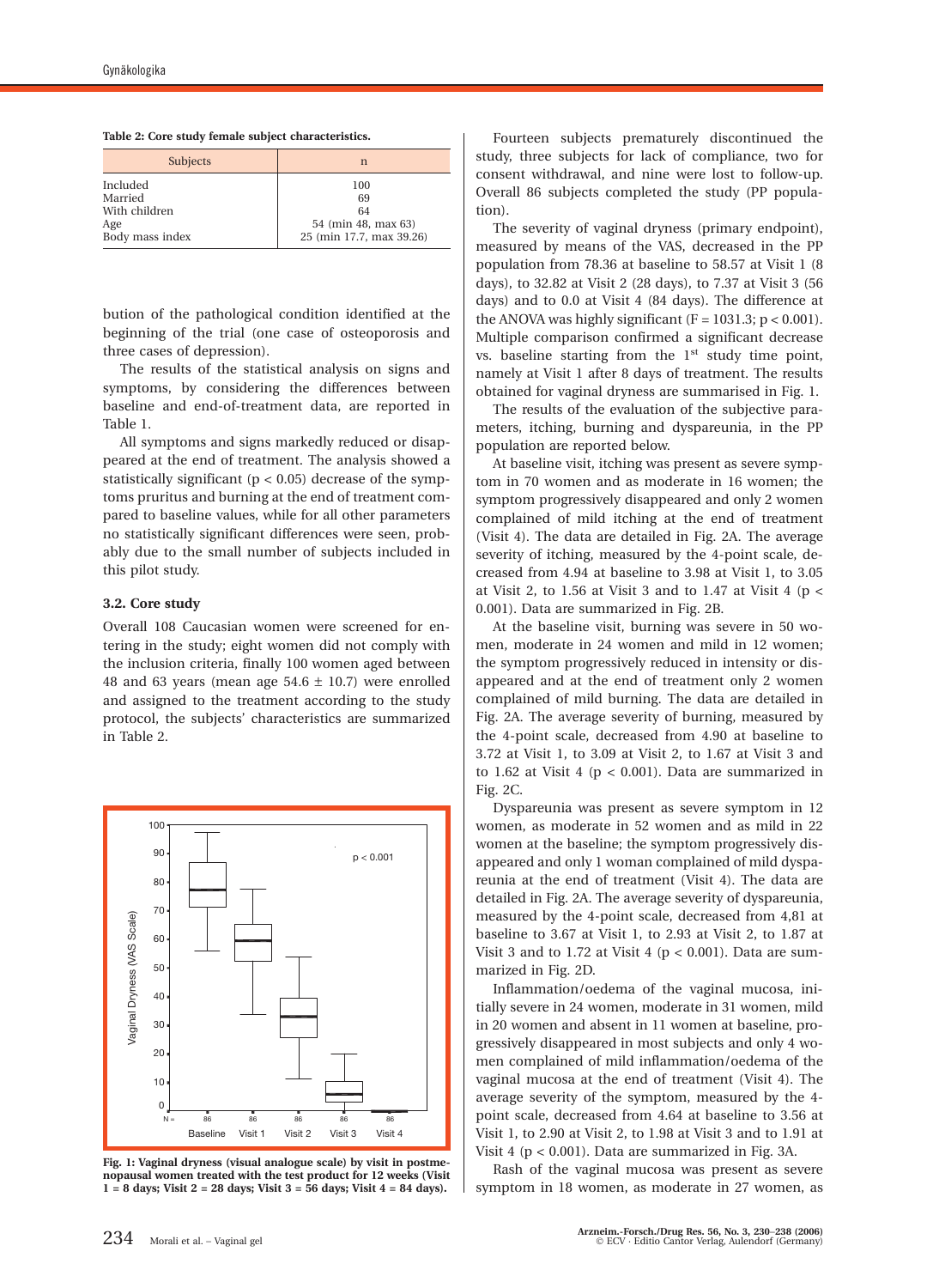

Fig. 2: Subjective symptoms in postmenopausal women treated with the test product for 12 weeks (Visit 1 = 8 days; Visit 2 = 28 days; **Visit 3 = 56 days; Visit 4 = 84 days) A: number of patients by symptom severity; B**−**D: average severity** ± **2 SD.**

mild in 33 women and was absent in 8 women at baseline; the symptom progressively disappeared in all women at the end of treatment. The average severity of rash decreased from 4.66 at baseline to 3.56 at Visit 1, to 2.78 at Visit 2, to 2.02 at Visit 3 and to 1.96 at Visit 4 (p < 0.001). Data are summarized in Fig. 3B.

Disepithelialization of the vaginal mucosa was present in 22 % of the women at the baseline visit. The symptom progressively disappeared in all these women at the end of the treatment. Data are summarized in Fig. 3C. Vulvovaginal abrasions of the mucosa were present in 20 % of the women at the baseline visit. The symptom progressively disappeared in all these women at the end of the treatment. Data are summarised in Fig. 3D.

The compliance to the treatment was complete in 84 subjects and partial in 2. Data are summarized in Fig. 4A.

The overall judgment on the efficacy of the study product, as assessed by the investigator, was optimal in 70 subjects, good in 15 subjects and moderate in 1 subject. Data are summarized in Fig. 4B.

The safety was defined by the investigator as optimal in 83 subjects, good in 2 subjects and sufficient in 1 subject. Data are summarized in Fig. 4C.

The acceptability of the device by the subjects was defined as decidedly acceptable by 73 subjects, easily acceptable by 12 subjects and acceptable by 1 subject. Data are summarized in Fig. 4D. Two subjects complained of mild and transient rhinitis and one patient complained of mild rhinitis and throat pain during the study; all these events recovered, and they were not considered as related to the study treatment.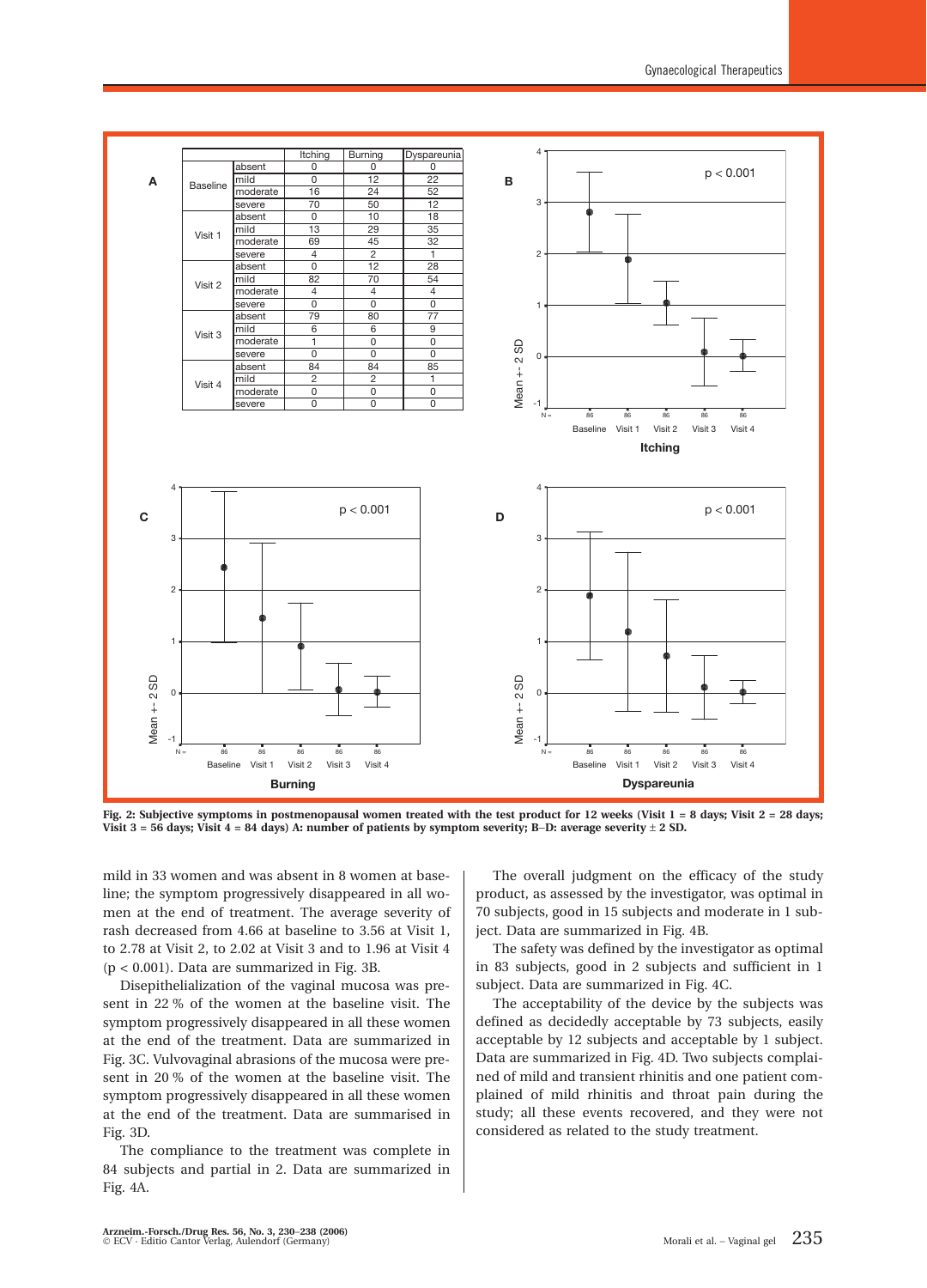

Fig. 3: Objective examination in postmenopausal women treated with the test product for 12 weeks (Visit 1 = 8 days; Visit 2 = 28 days; **Visit 3 = 56 days; Visit 4 = 84 days) A**−**B: average severity** ± **2 SD. C**−**D: number of patients by symptom presence.**

# **4. Discussion**

The growing need of new safe and effective forms of treatment for uro-genital atrophy in post-menopausal women other than oral or local hormone replacement therapy has led to the development of a medical device in form of vaginal gel with the aim to provide an alternative form of treatment.

The safety of the device has been firstly investigated in a small population of post-menopausal women by testing a local, but not intravaginal, application of 1−2 g for 30 days. The results of this pilot study have confirmed the good safety profile without any local or systemic adverse effects. Moreover, a significant positive effect on vulvar itching and burning was documented by this pilot study.

After the first study, a larger multicenter trial was performed to confirm the safety and the efficacy of the intravaginal treatment with the test product at the dose of 2.5 g/day for 7 days followed by two applications/ week for 11 weeks in postmenopausal women. The results confirmed the favourable safety profile of the device even after a prolonged period of treatment and its efficacy in reducing the vaginal dryness and related symptoms in postmenopausal women, with a marked effect since the first week of treatment. The final judgment on efficacy and safety was very good in most subjects. The device application has been well accepted by the subjects, as confirmed also by the good level of compliance to the device application in most women.

No guideline was available about studies on the reported indication. On the contrary, the only available guideline on treatment of vaginal conditions is the "Guidance for industry. Bacterial vaginosis − Developing antimicrobial drugs for treatment" of the FDA that recommends to avoid the use of placebo because it might cause altered clinical outcomes (e.g. change of vaginal pH, and/or local epithelial changes when applied to the vagina) [7].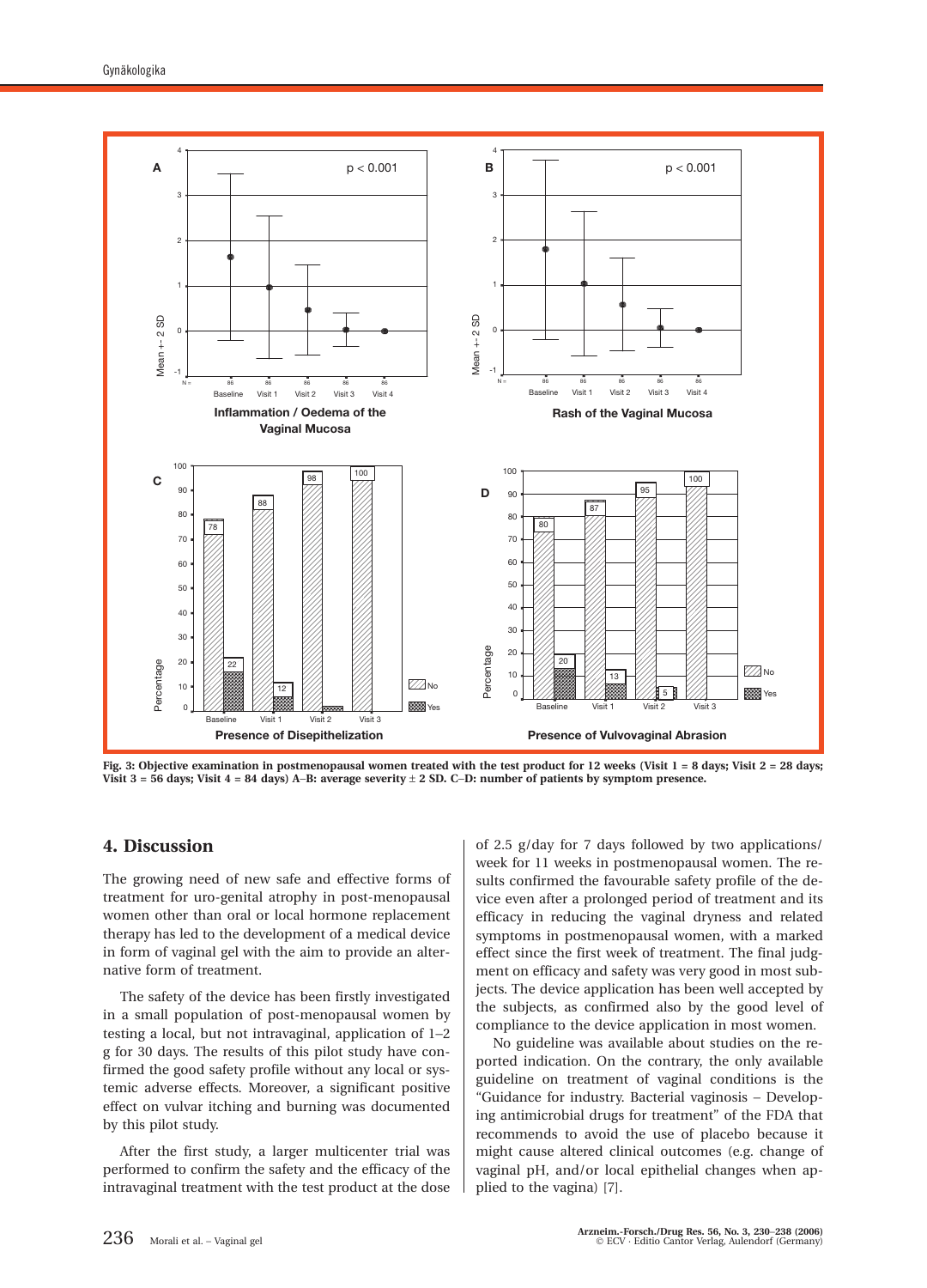

**Fig. 4: Overall judgement and compliance in postmenopausal women after 3 months treatment with the test product (A**−**C: by the investigator, D: by the subject).**

Vaginal moisturizers and lubricants seem to be beneficial in the treatment of women with atrophic vaginitis. Vaginal moisturizers provide both short- and long-term relief by changing the fluid content of endothelium. Vaginal lubricants provide only short-term relief.

The positive results in the treatment of vaginal atrophy obtained in these studies are due to the formulation of the tested product, that contains ingredients (hyaluronic acid, liposome, phytoestrogens contained in *Humulus lupulus*, and Vitamin E) that allow to slow down the natural ageing process of the vaginal area by enhancing its natural moisture and maintaining the vaginal and vulvar tone and firmness. The efficacy of the medical device's respective components shall be investigated separately in future.

#### **Acknowledgements**

We gratefully acknowledge Dr. Roberto Fasani and Dr. Giorgio Reggiardo (Medi Sevice S.r.l., Agrate Brianza, Italy) for their contribution in the realization of the study and for the statistical analysis performed.

#### **Literature**

[1] Zapantis, G., Santoro, N., The menopausal transition: characteristics and management. Best Pract. Res. Clin. Endocrinol. Metab. **17**, 33 (2003)

[2] Rozenberg, S., Pastijn, A., Gevers, R. et al., Estrogen therapy in older patients with recurrent urinary tract infections: a review. Int. J. Fertil. Womens Med. **49**, 71 (2004)

[3] Morris, E., Rymer, J., Menopausal symptoms. Clin. Evid. **13,** 2392 (2005)

[4] Van Lunsen, R. H., Laan, E., Genital vascular responsiveness and sexual feelings in midlife women: psychophysiologic, brain, and genital imaging studies. Menopause **11** (6 Pt 2), 741 (2004)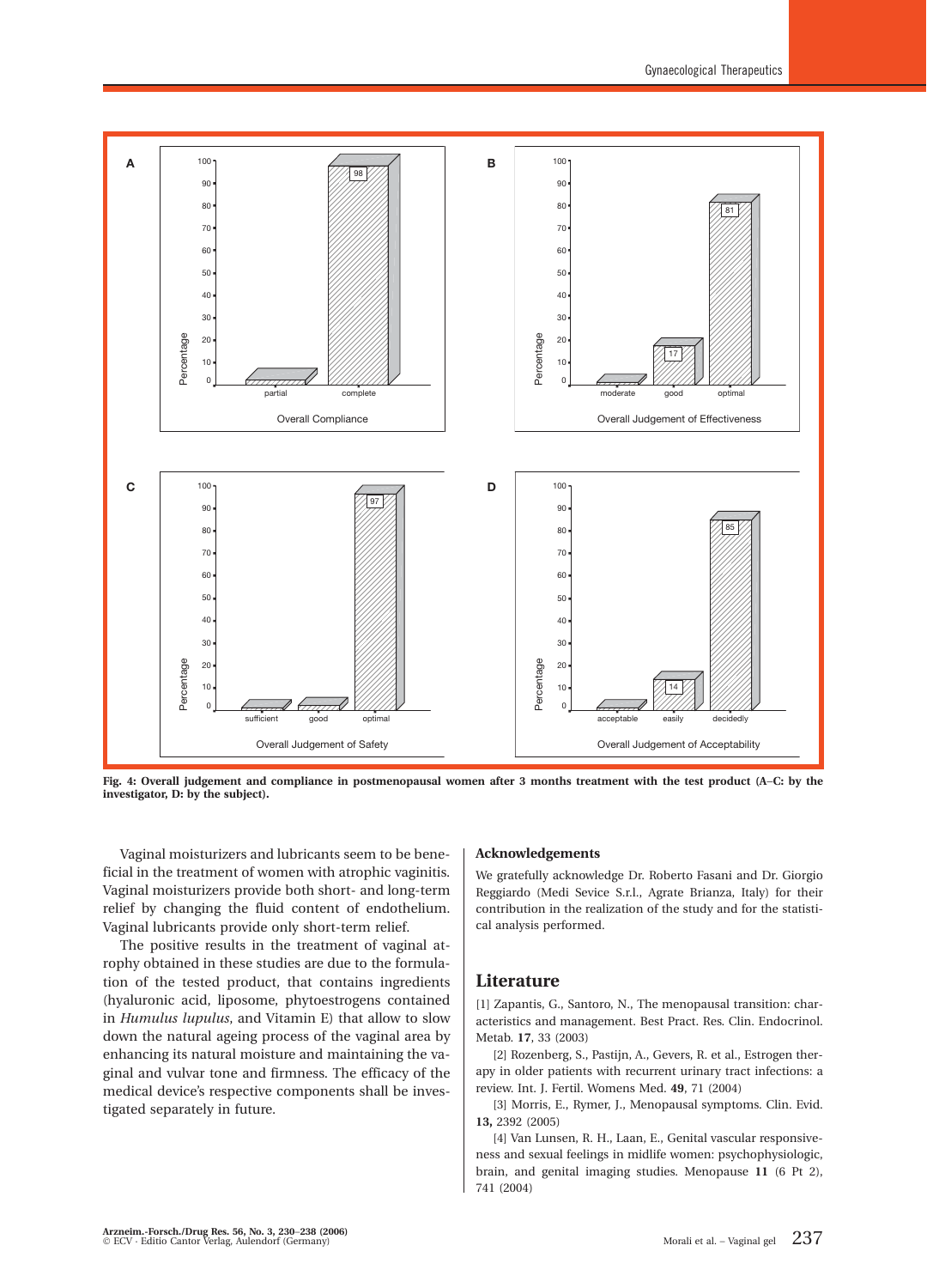[5] Milsom, I., Rational prescribing for postmenopausal urogenital complaints. Drugs Aging **9**, 78 (1996)

[6] Prelevic, G. M., Kocjan, T., Markou, A., Hormone replacement therapy in postmenopausal women. Minerva Endocrinol. **30**, 27 (2005)

[7] U.S. Department of Health and Human Services, Food and Drug Administration (FDA), Centre for Drug Evaluation and Research (CDER), Guidance for industry. Bacterial vaginosis − Developing antimicrobial drugs for treatment. Draft Guidance (July 1998)

[8] Brown, M. B., Jones, S. A., Hyaluronic acid: a unique topical vehicle for the localized delivery of drugs to the skin. J. Eur. Acad. Dermatol. Venereol. **19**, 308 (2005)

[9] Stevens, J. F., Miranda, C. L., Wolthers, K. R. et al., Identification and in vitro biological activities of hop proanthocyanidins: inhibition of nNOS activity and scavenging of reactive nitrogen species. J. Agric. Food Chem. **50**, 3435 (2002)

[10] Milligan, S. R., Kalita, J. C., Heyerick, A. et al., Identification of a potent phytoestrogen in hops (*Humulus lupulus* L.) and beer. J. Clin. Endocrinol. Metab. **84**, 2249 (1999)

[11] Milligan, S. R., Kalita, J. C., Pockok, V. et al., The endocrine activities of 8-prenylnaringenin and related hop (*Humulus lupulus* L.) flavonoids. J. Clin. Endocrinol. Metab. **85**, 4912 (2000)